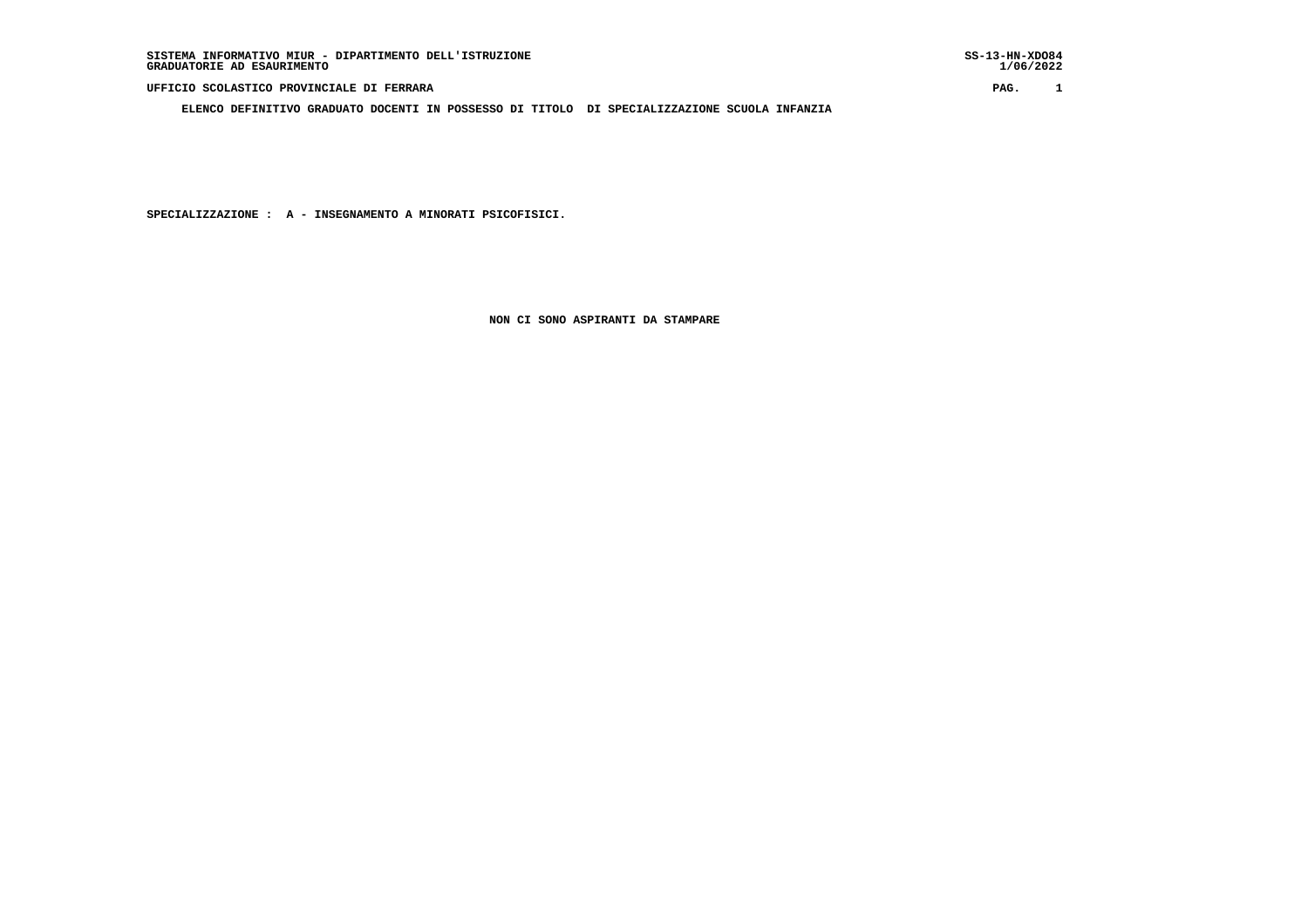**UFFICIO SCOLASTICO PROVINCIALE DI FERRARA PAG. 2**

 **ELENCO DEFINITIVO GRADUATO DOCENTI IN POSSESSO DI TITOLO DI SPECIALIZZAZIONE SCUOLA INFANZIA**

 $1/06/2022$ 

 **SPECIALIZZAZIONE : B - INSEGNAMENTO A MINORATI DELLA VISTA.**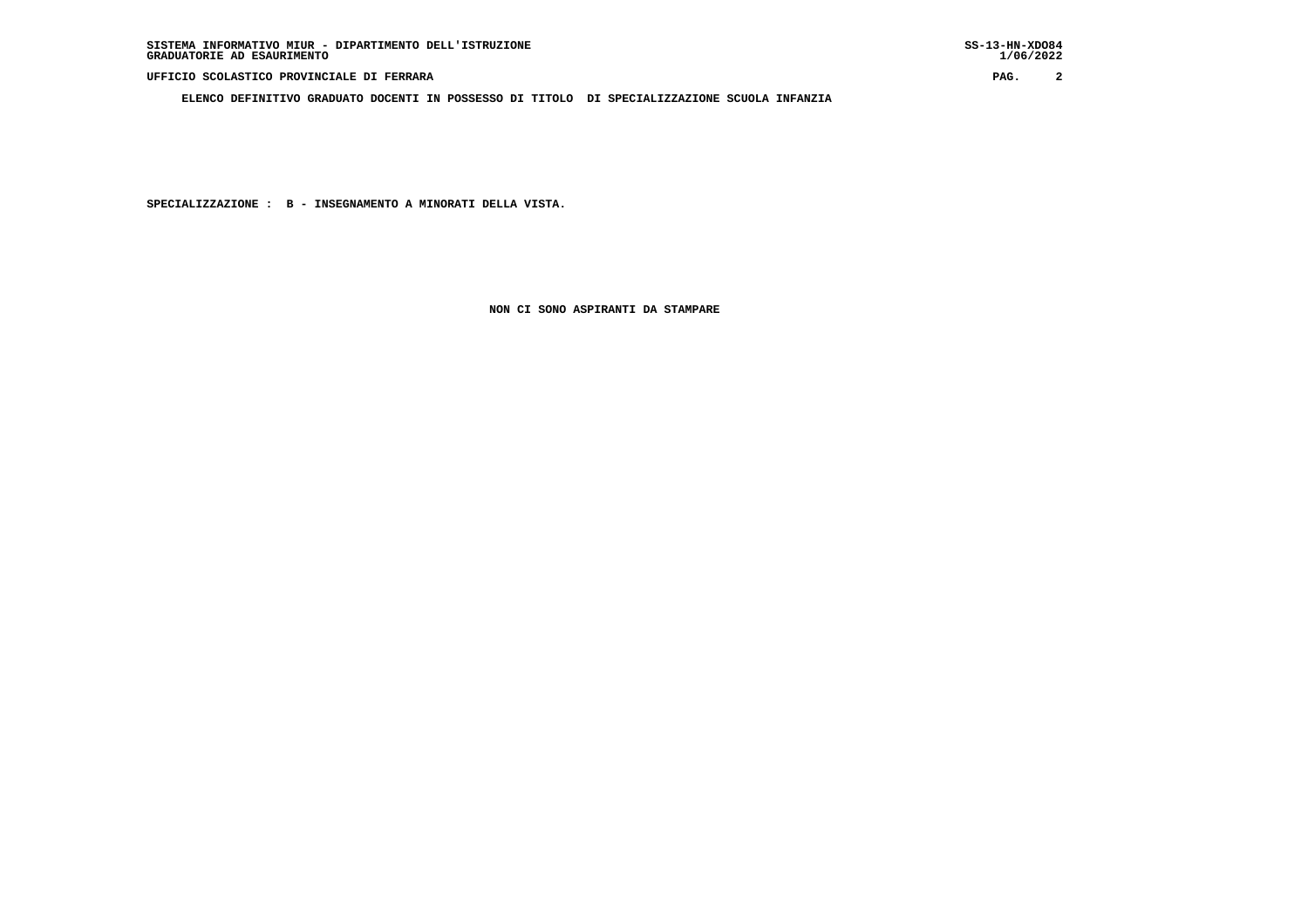**ELENCO DEFINITIVO GRADUATO DOCENTI IN POSSESSO DI TITOLO DI SPECIALIZZAZIONE SCUOLA INFANZIA**

 $1/06/2022$ 

 **SPECIALIZZAZIONE : C - INSEGNAMENTO A MINORATI DELL'UDITO.**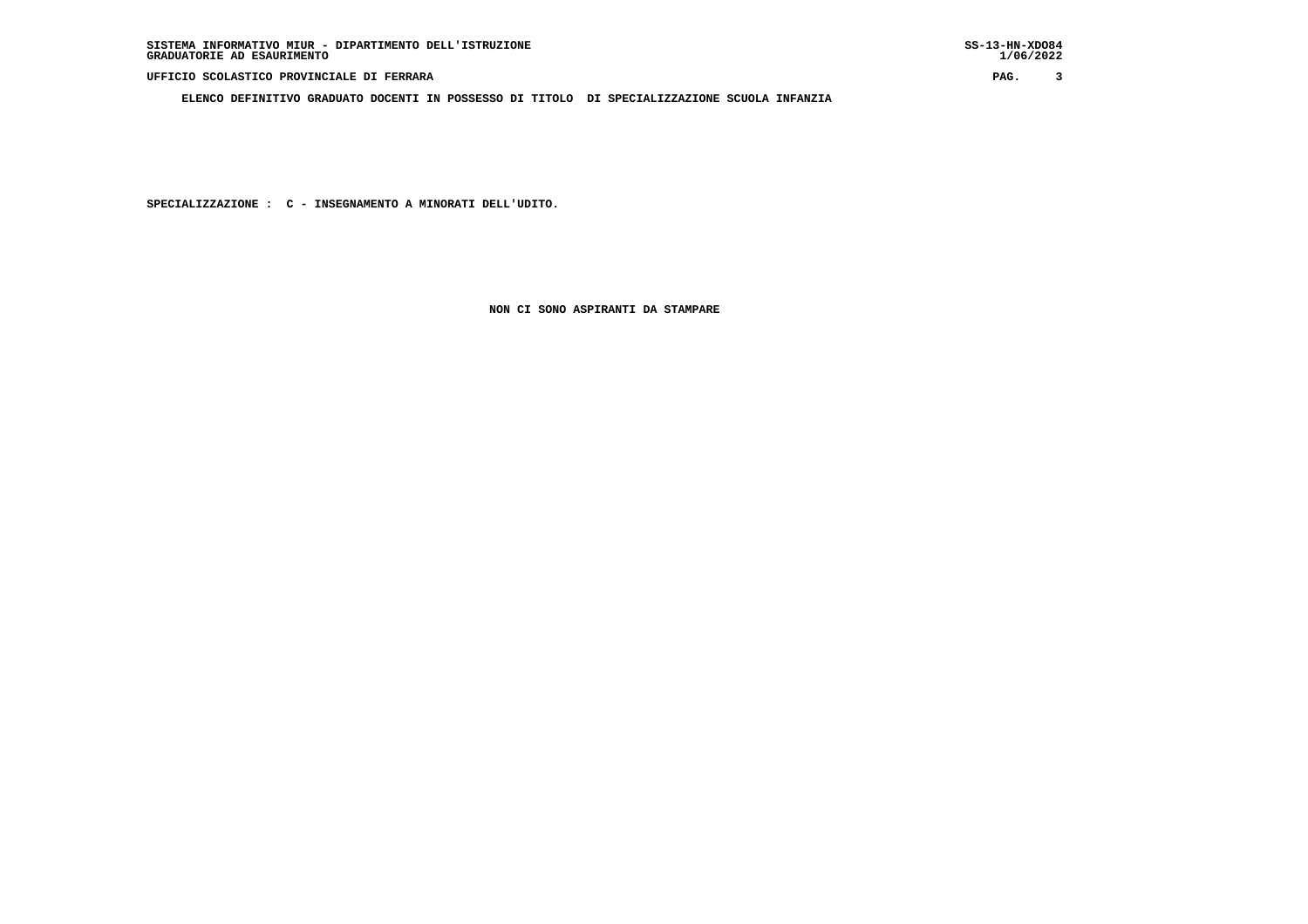**ELENCO DEFINITIVO GRADUATO DOCENTI IN POSSESSO DI TITOLO DI SPECIALIZZAZIONE SCUOLA INFANZIA**

 **SPECIALIZZAZIONE : E - INSEGNAMENTO A INDIRIZZO DIFFERENZIATO MONTESSORI.**